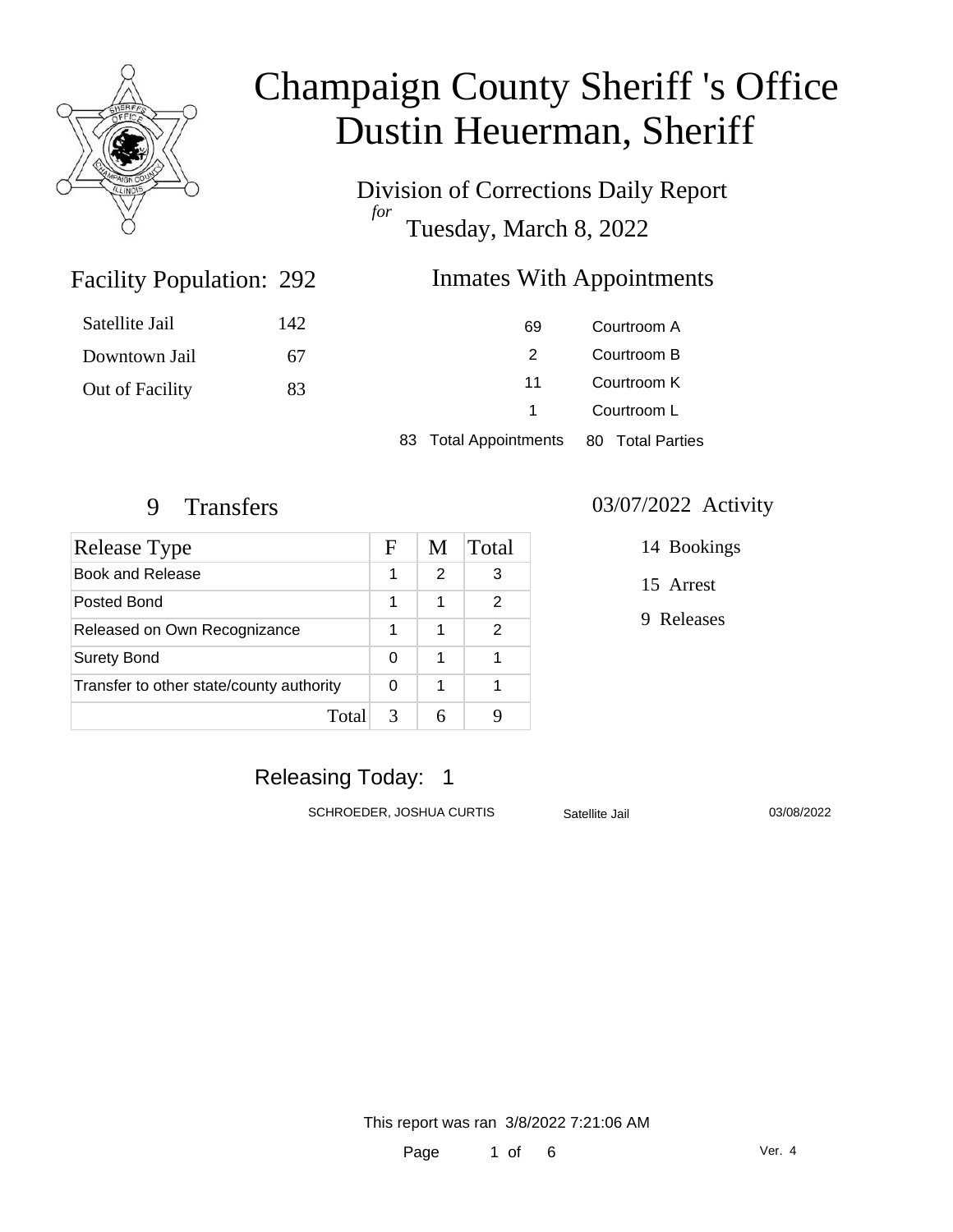

Division of Corrections Daily Report *for* Tuesday, March 8, 2022

### Custody Status Count

- Electronic Home Dentention 14
	- Felony Arraignment 10
	- Felony Pre-Sentence 7
		- Felony Pre-Trial 209
	- Felony Pre-Trial DUI 4
	- Felony Sentenced CCSO 6
	- Felony Sentenced IDOC 29
		- Hold Other 1
	- Misdemeanor Arraignment 3
		- Misdemeanor Other 1
		- Misdemeanor Pre-Trial 3
			- Petition to Revoke 1
			- Remanded to DHS 4
				- Total 292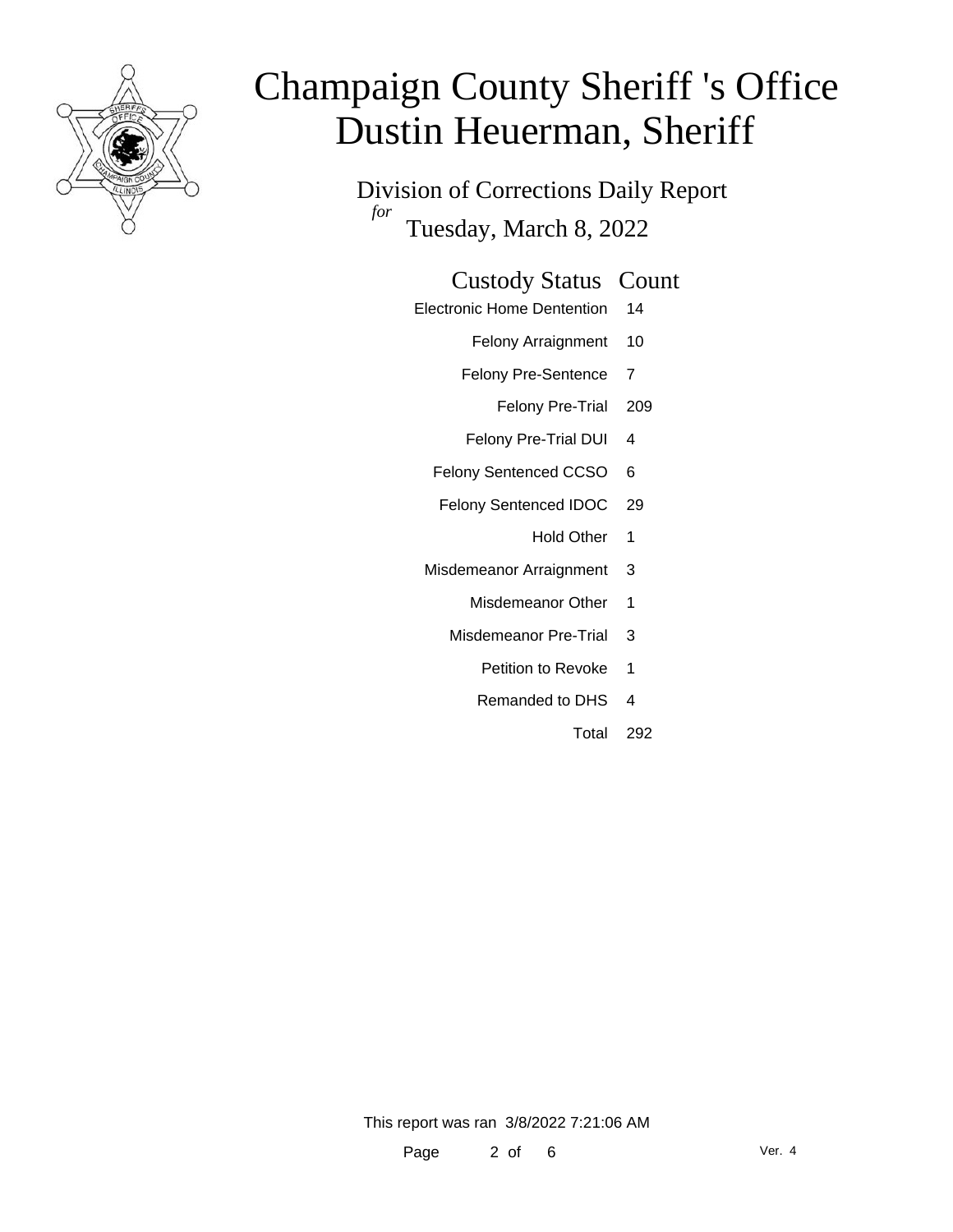

Division of Corrections Daily Report *for* Tuesday, March 8, 2022

### Inmates With Appointments

| Jailing Party Name                | Location    | Number of Records / Node |
|-----------------------------------|-------------|--------------------------|
| <b>BAILEY, DANIEL SCOTT</b>       | Courtroom A | 1 / Out of Facility      |
| BEASLEY, TROY ALLAN               | Courtroom K | 1 / Satellite Jail       |
| <b>BOXLEY, CHARLES OMAR</b>       | Courtroom A | 1 / Satellite Jail       |
| <b>BRANCHECK, CHRISTINA MARIE</b> | Courtroom K | 1 / Satellite Jail       |
| BREADY, ANDREW NICHOLAS           | Courtroom A | 1 / Satellite Jail       |
| BROWN, ANTONIO BURNETT            | Courtroom A | 1 / Satellite Jail       |
| BROWN, ASHLEY SHAUNTRELL          | Courtroom K | 1 / Satellite Jail       |
| BROWN, CHARMAN LAKEEF             | Courtroom A | 1 / Out of Facility      |
| BROWN, RODNEY LOUIS               | Courtroom A | 1 / Satellite Jail       |
| BRUMFIELD, JONATHAN EZEKEIL       | Courtroom A | 1 / Satellite Jail       |
| CAMPBELL, DESHAWN ONTRIEL         | Courtroom K | 1 / Satellite Jail       |
| CARTER, KEJUAN JAVONTE            | Courtroom A | 1 / Out of Facility      |
| CLARK, DAMON GILLMORE             | Courtroom A | 1 / Downtown Jail        |
| COLE, ERIC JOSE                   | Courtroom A | 1 / Out of Facility      |
| DAVIS-MURDOCK, ERION VASSHAD      | Courtroom A | 1 / Downtown Jail        |
| DAY, DANIEL JOSEPH                | Courtroom A | 1 / Satellite Jail       |
| DECKER, ANTHONY V                 | Courtroom A | 1 / Satellite Jail       |
| DILLARD, ANTHONY M                | Courtroom K | 1 / Satellite Jail       |
| DUNCAN, COREYON ANTHONY           | Courtroom A | 1 / Downtown Jail        |
| EDWARDS, GEORGE CORTEZ            | Courtroom A | 1 / Satellite Jail       |
| FAUST, JAQUAVEON LAVELL           | Courtroom A | 2 / Downtown Jail        |
| FERRELL, BRIAN JAMAL              | Courtroom K | 1 / Satellite Jail       |
| FISCUS, ROBERT LOWELL             | Courtroom A | 1 / Downtown Jail        |
| FOSTER, JOHN CARELL               | Courtroom A | 1 / Satellite Jail       |
| FRANDLE, MARK RYAN                | Courtroom A | 2 / Satellite Jail       |
| <b>GENTRY, DAMON LIONEL</b>       | Courtroom A | 1 / Satellite Jail       |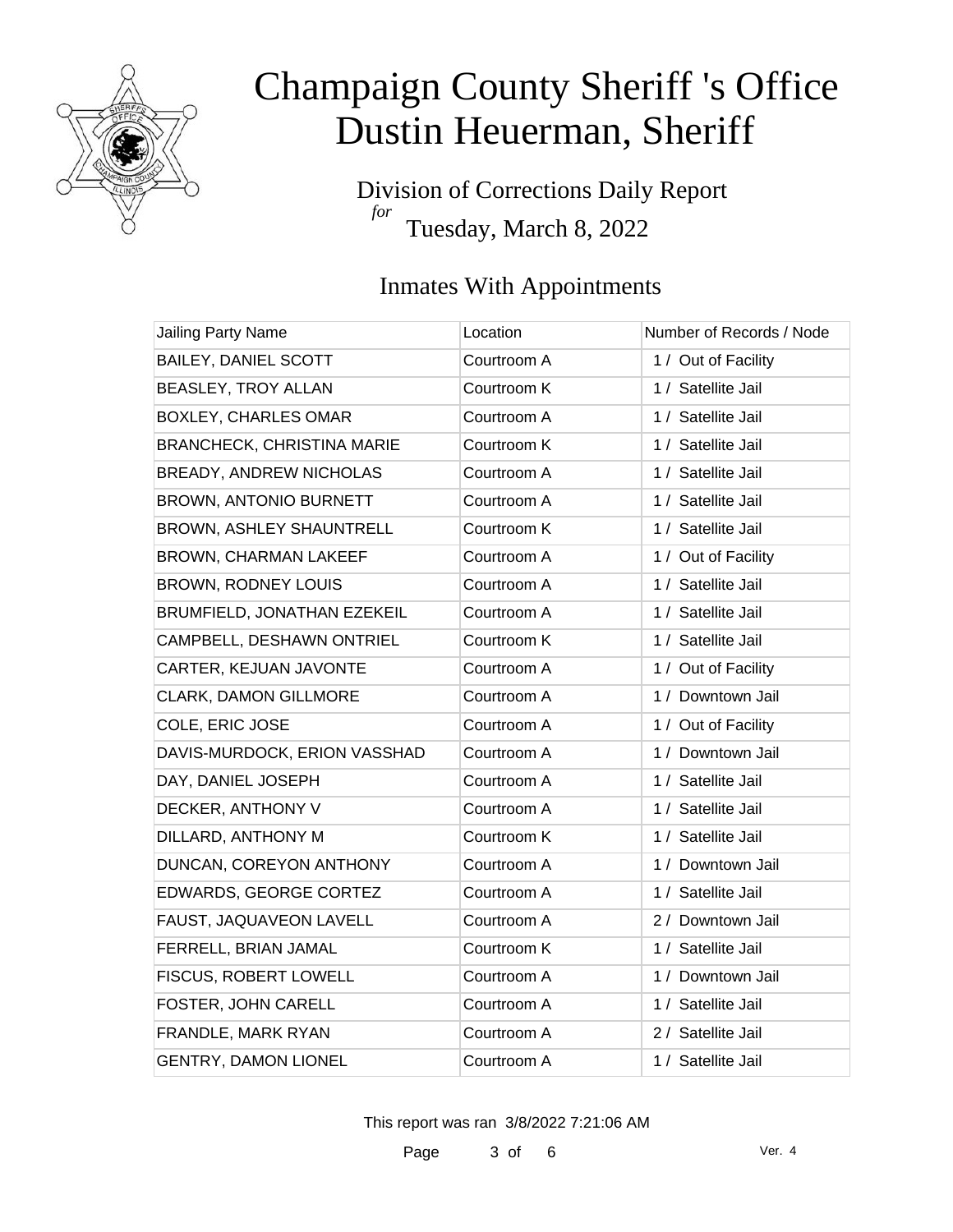

### Division of Corrections Daily Report *for*

Tuesday, March 8, 2022

| GODBOLT, DESMOND DEVONTAE                      | Courtroom A | 1 / Out of Facility |
|------------------------------------------------|-------------|---------------------|
| HOLBROOK, JOHNNIE MATHIS                       | Courtroom B | 1 / Out of Facility |
| HUNT, TAVARIS EARL                             | Courtroom A | 1 / Downtown Jail   |
| HUNT, TEIGAN JAZAIREO                          | Courtroom A | 1 / Out of Facility |
| <b>INGERSON, LUCUS JAMES</b>                   | Courtroom A | 1 / Downtown Jail   |
| JAMERSON, ANTHONY D                            | Courtroom A | 1 / Downtown Jail   |
| JOHNSON, ABIGAIL ANNE                          | Courtroom K | 1 / Satellite Jail  |
| JOHNSON, BRENTON Z                             | Courtroom A | 1 / Out of Facility |
| JOKICH, ANTON VELGO                            | Courtroom K | 1 / Satellite Jail  |
| JONES, KELVIN KHYRIC                           | Courtroom A | 1 / Satellite Jail  |
| JONES, MARIO NATHANIEL                         | Courtroom A | 1 / Satellite Jail  |
| KWIATKOWSKI, ROBERT JOHN                       | Courtroom A | 1 / Downtown Jail   |
| LANE, DEMETRIUS LAQUAN                         | Courtroom A | 1 / Downtown Jail   |
| LEWIS, LAWRENCE PAUL, Third                    | Courtroom A | 1 / Satellite Jail  |
| LIPSCOMB, LADAROL ANTHONY                      | Courtroom A | 1 / Satellite Jail  |
| MASON, RYAN ONEIAL                             | Courtroom A | 1 / Downtown Jail   |
| MATA-OROZCO, OLEGARIO                          | Courtroom A | 1 / Downtown Jail   |
| MATTHEWS, CHRISTIAN ANTHONY<br><b>FRANKLIN</b> | Courtroom A | 1 / Downtown Jail   |
| MONTGOMERY, RASHARD MYKI                       | Courtroom A | 1 / Out of Facility |
| MYLES, JENTAVIOUS KENTRAIL                     | Courtroom K | 1 / Satellite Jail  |
| NEWBILL, DEVONTRE LAMONT                       | Courtroom A | 1 / Out of Facility |
| NICOLAS-SIMON, DIEGO FRANCISCO                 | Courtroom K | 1 / Satellite Jail  |
| NIKOLAEV, YEVGENIY                             | Courtroom A | 1 / Out of Facility |
| PARRISH, DOMINIC WALTER                        | Courtroom A | 1 / Out of Facility |
| PETTIGREW, CAREY CORNITRIAS<br><b>DEOBLO</b>   | Courtroom A | 1 / Downtown Jail   |
| PICKENS, DONTRELL DEMAR                        | Courtroom A | 1 / Downtown Jail   |
| PINEX, MARCHELLO D                             | Courtroom K | 1 / Satellite Jail  |
| PURNELL, MARKISE MONROE                        | Courtroom A | 1 / Out of Facility |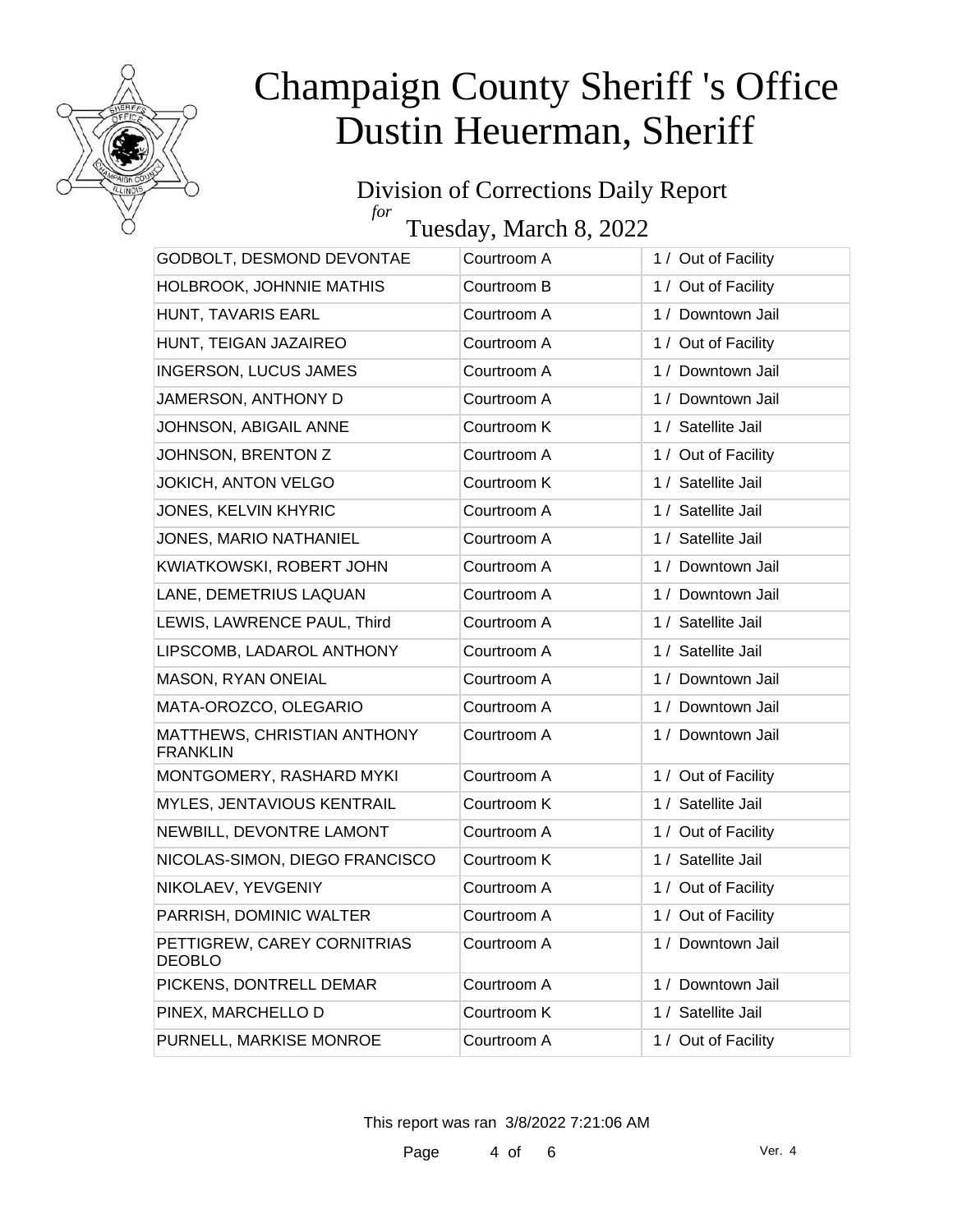

#### Division of Corrections Daily Report *for*

Tuesday, March 8, 2022

| RAY-DAVIS, KAMARI DAYVON     | Courtroom A | 1 / Satellite Jail  |
|------------------------------|-------------|---------------------|
| RIVERA, DARYL ANTONIO        | Courtroom A | 1 / Downtown Jail   |
| ROBINSON, DONNELL LEVON      | Courtroom L | 1 / Downtown Jail   |
| SCHNEIDER, SONGAN MICHAEL    | Courtroom A | 1 / Satellite Jail  |
| SHORTER, JAQUAN MAURICE      | Courtroom A | 1 / Out of Facility |
| SIMMONS, JAMES ROBERT        | Courtroom A | 1 / Downtown Jail   |
| SINGLETON, CORRIE DERRELL    | Courtroom A | 1 / Satellite Jail  |
| SMITH, COREY ADRIAN          | Courtroom A | 1 / Satellite Jail  |
| SMITH, RASHAD JARECE         | Courtroom A | 1 / Out of Facility |
| SPEARMENT, KENTRELL          | Courtroom A | 1 / Out of Facility |
| STENNIS, BRUCE DEONTAY       | Courtroom A | 2 / Downtown Jail   |
| STOFFLE, KELLY ANNE          | Courtroom A | 1 / Satellite Jail  |
| TATE, JAVON MARQUIS          | Courtroom A | 1 / Out of Facility |
| THOMPSON, STEVEN ONEAL       | Courtroom A | 1 / Satellite Jail  |
| <b>TRAMBLE, TOM MARCUS</b>   | Courtroom A | 1 / Satellite Jail  |
| TRAVIS, JORDAN TESHAUN       | Courtroom A | 1 / Downtown Jail   |
| TULL, CHRISTOPHER MICHAEL    | Courtroom A | 1 / Satellite Jail  |
| WADE, DEMETRIUS DARYL        | Courtroom A | 1 / Downtown Jail   |
| WARREN, DESIE ARNEZ          | Courtroom A | 1 / Out of Facility |
| WEIR, CLINTON HOWARD         | Courtroom A | 1 / Downtown Jail   |
| <b>WELLS, JIAMANTE AMORE</b> | Courtroom A | 1 / Out of Facility |
| <b>WEST, ANTONIO DEONTA</b>  | Courtroom A | 1 / Out of Facility |
| <b>WILKINS, MICHAEL CARL</b> | Courtroom B | 1 / Out of Facility |
| WILLIAMS, DAVID LEE          | Courtroom A | 1 / Out of Facility |
| WILLIAMS, MICHAEL JAMES      | Courtroom A | 1 / Satellite Jail  |
| WOODS, MICHAEL LACKENDRICK   | Courtroom A | 1 / Out of Facility |
|                              |             |                     |

#### Transfers

ACERO, EDGAR DANIEL Released on Own Recognizance Satellite Jail